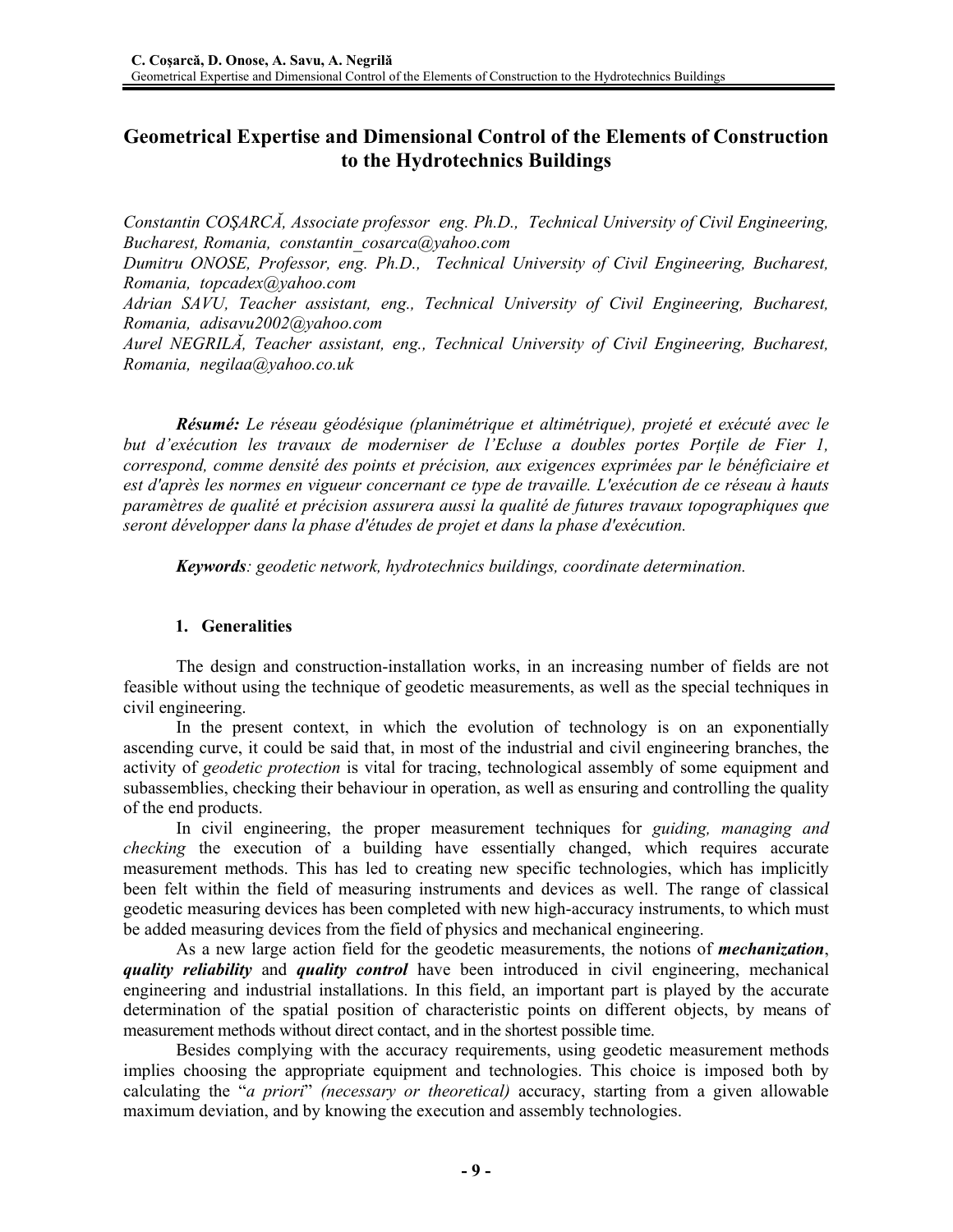When manufacturing a product and measuring a certain parameter (i.e. length, angle, declivity etc.), the theoretical measure, the real value respectively cannot be completely and accurately reached. In both cases, some inaccuracies may occur, which, in the production field, are known as "*deviations*", whereas in the measurement field are called *"errors"* or *"deviations"* as well. The domain that restricts the allowable deviations is called *"tolerance"* in the technical field.

The tolerances in the field of civil engineering must allow the functional composition of the construction elements, despite all the unavoidable manufacturing inaccuracies, without any supplementary or adjusting works. It is necessary that the tolerance standards should be included in the contracts and complied with by architects, building contractors and specialists in measurements. The occurrence of some supplementary accuracy parameters requires a greater effort in production or at the size check and, implicitly, the increase of expenditure.

Supposing that the definitions of measuring errors, measuring instability, tolerance and allowable deviations are known, the variance and tolerance propagation must be discussed too.

In most of the cases, the results of the measurements in geodesy (e.g. direction and distance measurements) are included in the subsequent calculations for determining the coordinates of the points. As the individual measured values are affected by random deviations (random errors) represented by the standard deviations of the measured values, these deviations will influence the calculated function. The deviations of the measured values will *be propagated* to the calculated value (*The law of error propagation).* 

Generally, one may start from a function (in the sense of *function tolerance*), defined by the relation:

$$
F = F(x_1, x_2, x_3, \dots, x_n)
$$
 (1)

as a function of  $x_i$  influence values, independent one from the other.

If the function is not linear, it will be linearized using the *Taylor* method, in which the expansion after the linear term will be annulled. The total differential is the following one:

$$
dF = \frac{\partial F}{\partial x_1} \cdot dx_1 + \frac{\partial F}{\partial x_2} \cdot dx_2 + \dots + \frac{\partial F}{\partial x_n} \cdot dx_n \tag{2}
$$

If  $dx_i$  is replaced by the allowable standard deviations  $\sigma_1$ ,  $\sigma_2$ , …. $\sigma_n$ , then, at  $x_i$  measuring values, independent one from the other, *the law of variance propagation* is valid:

$$
\sigma_F^2 = \left(\frac{\partial F}{\partial x_1}\right)^2 \cdot \sigma_1^2 + \left(\frac{\partial F}{\partial x_2}\right)^2 \cdot \sigma_2^2 + \dots + \left(\frac{\partial F}{\partial x_n}\right)^2 \cdot \sigma_n^2 \tag{3}
$$

If *σ* value is not given, then the computation value *s* can also be introduced. For correlated measured values, the conformity of the law passes to *the law of co-variance propagation,*  characterized by co-variances and co-variance matrix.

In civil engineering, especially at the calculations implied in the case of adjustments, simple functions of sums and differences firstly occur as it follows:

$$
F = x_1 \pm x_2 \pm ... \pm x_n \tag{4}
$$

Here the special case arises:

$$
\frac{\partial F}{\partial x_1} = \frac{\partial F}{\partial x_2} = \dots = \frac{\partial F}{\partial x_n} = \pm 1 \text{ și } \left(\frac{\partial F}{\partial x_1}\right)^2 = 1
$$
 (5)

From the equation (5) it results:

$$
\sigma_F = \sqrt{\sigma_1^2 + \sigma_2^2 + \dots + \sigma_n^2}
$$
 (6)

For  $\sigma_1 = \sigma_2 = \ldots = \sigma_n = \sigma$ , the relation  $\sigma_F = \sigma \cdot \sqrt{n}$  is obtained.

If all the  $\sigma_i$  values come from the normally-distributed basic population, then  $\sigma_F$  belongs to a normally-distributed basic population and will present the statistical reliability *P =* 68,3 %. Theoretically, the equation (6) can be used without taking into account the distribution.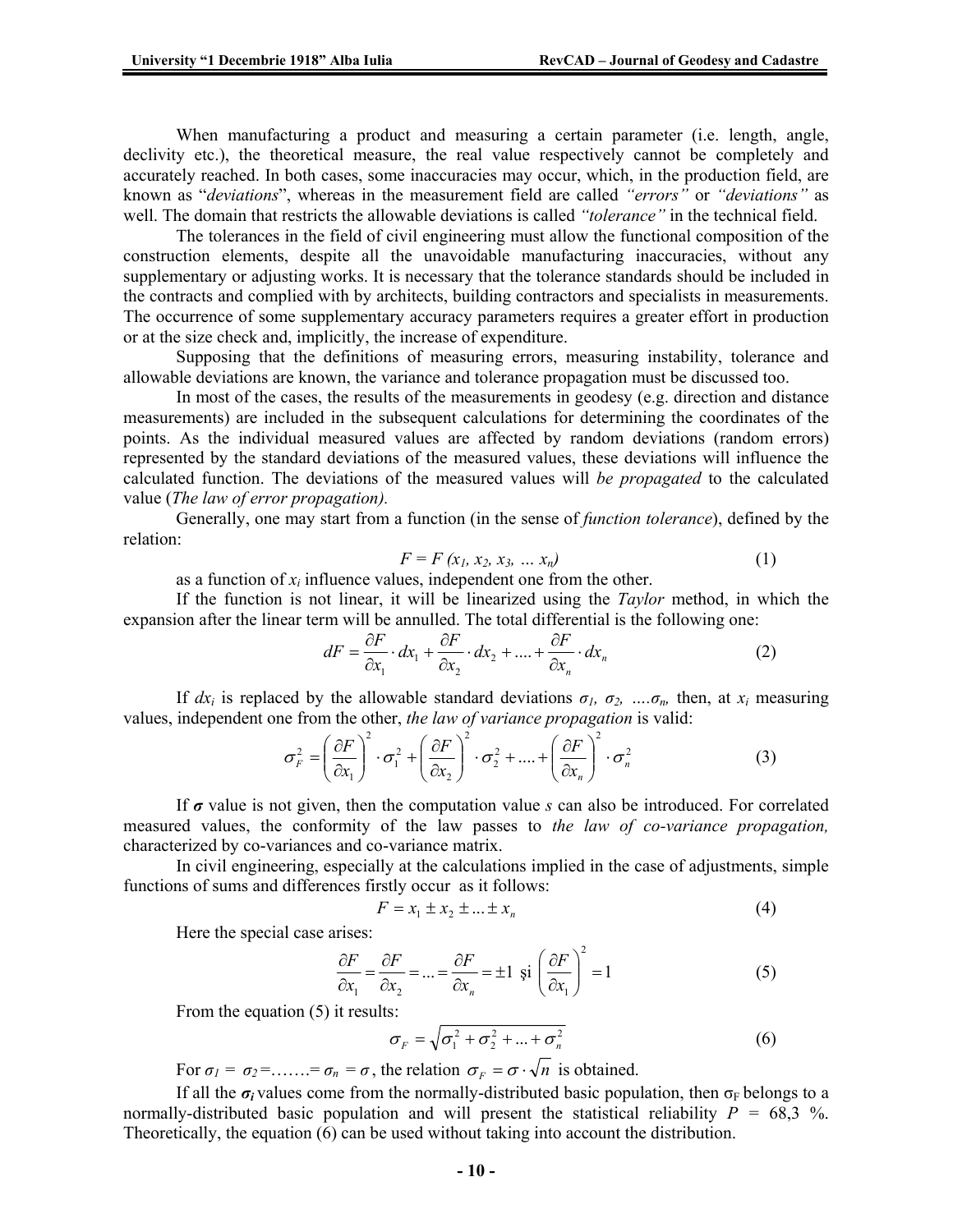The present paper conforms to this context, representing a stage within the studies assignable to the project of rehabilitating the special constructions that are necessary for the operation in maximum safety conditions of **Porţile de Fier 1 Sluice**.

The final aim of this paper is the geometrical expertise of the actual state of the constructions annexed to the sluice (gates, included parts, running tracks, bollards, cofferdams, etc.), as an essential component for providing the design of the new technological components and equipment that are necessary for the general overhauls to which this construction objective will be submitted.



Fig. 1

Starting from a **1-mm** imposed value of the standard position deviation of the main points construction elements, a surveying engineering design was possible, for the purpose of determining the performances of the measuring devices that will be used for the measurement, and also the measuring methods that could result in accomplishing this desideratum.

One has started from the presumption of using the measuring/tracing polar coordinate method, one of the most used methods on the civil and industrial building sites. The process accuracy depends both on the angle and the distance measuring/tracing accuracy. In case of using this method, the sources of error are:

 $\sigma_{di}$  = the standard deviation produced by the errors of the reference network points (initial data);

 $\sigma$  $p$  = the standard deviation produced by the errors of measuring/tracing the horizontal distances;

 $\sigma_{\omega}$  = the standard deviation produced by the errors of measuring/tracing the horizontal angles;

 $\sigma_f$  = the standard deviation produced by the errors of fixing the traced points;

The standard deviation of determining/tracing the position of a certain **C** point will have the expression:

$$
\sigma_C = \sqrt{2\sigma_{di}^2 + \frac{D^2}{\rho^{cc^2}}\sigma_{\omega}^2 + \sigma_D^2 + \sigma_f^2}
$$
 (7)

If the value of the C point determining/tracing standard deviation is known and we apply the principle of equal influence of the angle and distance measuring/tracing errors, then the necessary (*expectation*) accuracies (the standard deviations) of the measuring/tracing works can be calculated. As errors of the initial data, the errors of mutual position of the points in which the measurement/tracing is performed, the reference network points respectively shall be considered.

In this case, from the initial relation (7) result the following relations:

$$
\sigma_{di} = \frac{\sigma_C}{\sqrt{6.2}} = 0.0004m
$$
  

$$
\sigma_{\omega}^{cc} = \frac{\sigma_C * \rho^{\omega}}{D\sqrt{3.1}} = 6^{\omega}
$$
  

$$
\sigma_D = \frac{\sigma_C}{\sqrt{3.1}} = 0.0005m
$$
  

$$
\sigma_f = 0.2 * \sigma_C = 0.0002m
$$
 (8)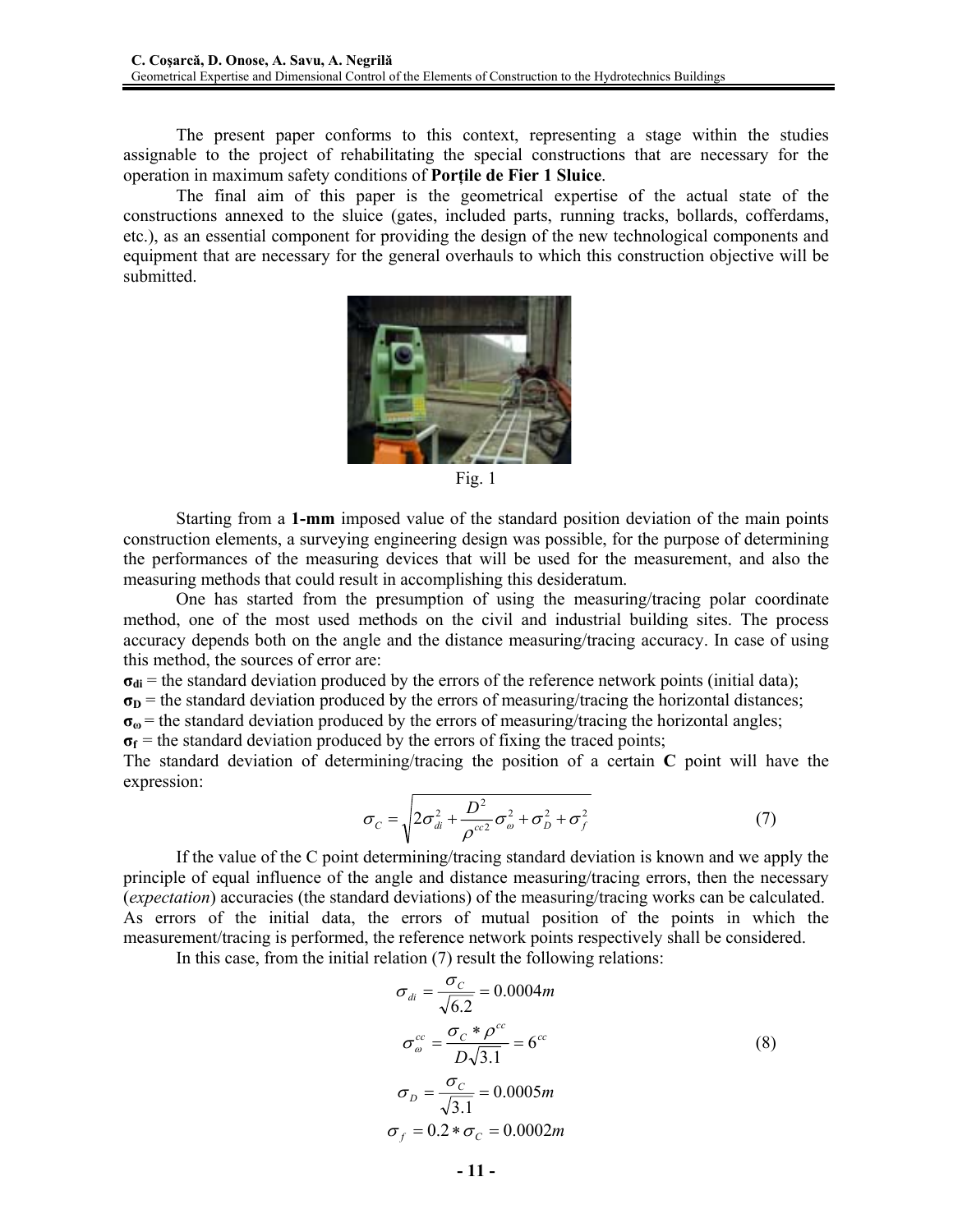From these calculations, the very high value of the necessary accuracy of determining the reference network points for measuring/tracing can be emphasized. This context is valid for all the references in the present paper.

### **2. General Outlook**

For ensuring the reference system for detailed surveying measurements, setting up a supporting geodetic (planimetric and altimetric) network has been necessary, appropriate from the viewpoint of the accuracy level and the easy access to the points and which is going to be used as well during the stages of assembling the construction elements and the technological equipment.

Taking into account the accuracy requirements and the special character of such a work type, the design and execution of a new network has been decided, also aiming at including the existing points, which belong to the network of surveying the construction behaviour in time. It has been considered that the only solution for solving this task is the materialization and the signalization of a spatial (linear-angular) network on the steady construction elements of the sluice, from the points of which it should be possible to carry out accurate measurements of horizontal directions, distances and vertical angles. It has been considered this is the best solution, which can eventually lead to the determination of the spatial coordinates, values that can be subsequently used for determining smoothness, deviations from the vertical and the positions of some characteristic points of the construction elements submitted to the expertise, in the horizontal and vertical plane.

In conclusion, for determining the tri-dimensional (3D) positions of the points, it has been considered that the most appropriate hierarchical system of approach is:

- in the first stage, the determination of the 3D coordinates for the reference network points, in which a *sub-millimetre* accuracy should be provided;
- the determination of the 3D coordinates of the points on the construction elements, using as reference the coordinates of the points in the network.

### *Systems of Coordinates*

In order to determine the geometrical elements of the special constructions and the deviations from verticality of the running tracks of the gates, a unique system of coordinates has been locally designed and carried out, so that its OY axis be parallel to the longitudinal (theoretical) axis of the sluice, and the OX axis develop in the cross profile of the sluice.



Fig. 2

This way of approaching the system of coordinates allows the easy determination of the deviations from the verticality of the running tracks, which can manifest either in a longitudinal plane (the X coordinate of the point remains constant and the Y coordinate varies – *upstreamdownstream deviations*) or in a cross plane (the Y coordinate of the point remains constant and the X coordinate varies – *left-right deviations*), depending on the position of the rails.

For altitudes, the elevation mark system of the sluice has been taken, having control on a series of values of the elevation marks of some points from the network of surveying the constructions materialized on the sluice.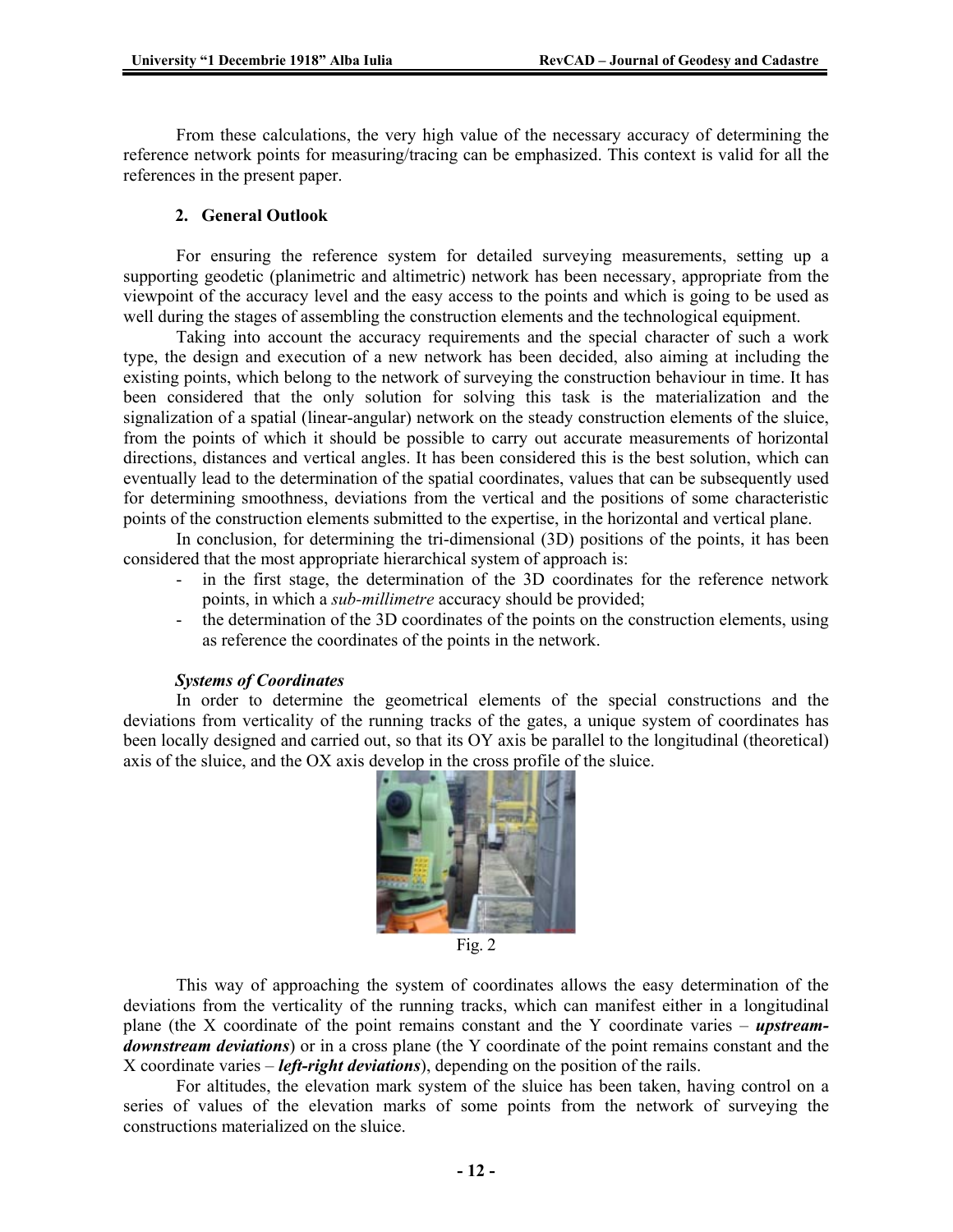# **3. Materialization of the Points in the Reference Network**

The materialization of the reference network points has been carried out by using metal dowels, on which the mathematical point of the station should be punched by a 0.1-0.2-mm diameter. We have considered this way of materialization to be necessary, because the network can also serve in the future for measurements during all the stages of constructions-assembling. Some points of the reference network have also been materialized on the existing metal elements, using the punching method, with a diameter of 0.1-0.2-mm.

## **4. Coordinate Determination of Support Network Points**

### **4.1. Carrying out the Observations**

The measurements of horizontal directions, vertical angles and distances have been carried out by total stations, such as *Leica TCR 1104 and 1202* (so that they could provide high accuracies for determining the network points). The measurements of horizontal directions have been carried out by the series method. The necessary accuracy for determining the distances has been provided by repeated measurements and by introducing the determination average into calculations.



Fig. 3

For providing the position accuracy of the points in the sub-millimetre field, a series of additional steps have been taken, in order to eliminate the effect of some measuring errors, which could have affected this parameter:

- when centring the instrument, the (laser) centring device of the machine has been used;
- mini-reflectors, mounted on specially-manufactured rods for high-accuracy measurements, have been also used;
- in order to take control on the altitude determination, a special attention has been paid to measuring the height of the machine and the projector;
- in each station, measurements for each aimed point have been carried out in the both positions;
- later on, at the office, the primary data have been analysed and the measurements that exceeded the tolerance have been removed;
- finally, the average values have been taken into calculation.

# **4.2. Processing the Observations Made in the Planimetric Network**

It is worth mentioning that all the processes have been made using some specialized programs. The data acquired as a result of the measurements have been directly taken from the memory of the total stations. The operator's intervention has consisted only in renaming some points, if faulty names or points with the same name, but from different areas, have been registered.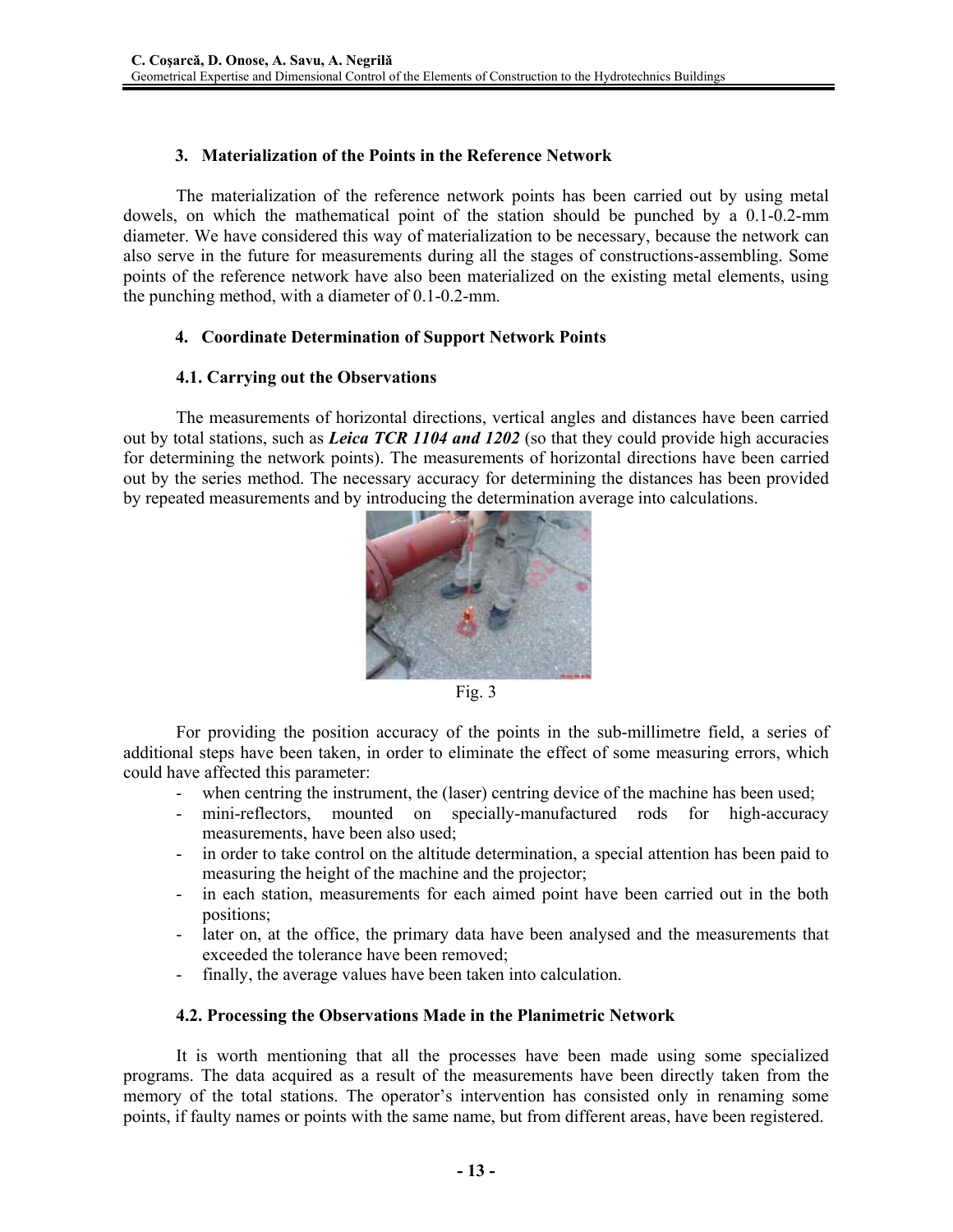### *Rigorous Processing*

The measurements carried out in the spatial support network, finally made up of an overall number of 37 points, have been processed using the least-squares method, the indirect measurement procedure, as it follows:

¬ **1st stage:** Processing as a **free network**, with a minimum condition on all the 37 points of the network:

*In this case, the following compensation parameters have resulted:* 

- the *a priori* standard deviation 1 - the *a posteriori* standard deviation 1.05 - the average standard deviation on the network 1.28 mm
- individual standard deviations, comprised between 0.4 and 1.2 mm

These parameters confirm the quality of the measurements, providing conclusive information about the geometry, respectively the internal accuracy of the network resulted from the measurements, without it being influenced by the errors of the initial data (the coordinates of the points considered to be fixed).

¬ **2nd stage:** Processing as a **constrained network**, using **S1** and **S7** as fixed points.

In this case, the following compensation parameters have resulted:

- the *a priori* standard deviation 1
- the *a posteriori* standard deviation 1.02
- the average standard deviation on the network 1.07 mm
- individual standard deviations, comprised between 0.3 and 0.8 mm

These parameters confirm the accuracy of the measurements and guarantee that the network complies with the accuracy requirements of the beneficiary.

The individual standard deviations of the network points, resulted from compensation, provide the certainty of acquiring the 3D coordinates of the object points at the same accuracy level.

The rigorous processing of the data resulted from the land measurements has been simultaneously carried out using two program packages: the **HANNA** program, from the program library of the Faculty of Geodesy in Bucharest and the **SIPREG** program, from the supply of the performer company. The results of the processing by the two programs have been practically identical. An example of an accuracy analysis report is displayed below:

### PROGRAM-SYSTEM HANNA NETWORK: *PORTILE DE FIER SLUICE*

**ENTRY PROTOCOL:**  Fixed point coordinates:

| 1 mea point coorannatos.                                                           |           |           |  |
|------------------------------------------------------------------------------------|-----------|-----------|--|
| PС                                                                                 |           |           |  |
|                                                                                    | M         | 'M        |  |
| 31                                                                                 | 5000.0000 | 1000.0000 |  |
| 97                                                                                 | 4751.4510 | 1000.0000 |  |
| $\lambda$ priori $\alpha$ in $\lambda$ in $\beta$ priorities in $\alpha$<br>$\sim$ |           |           |  |

A PRIORI STANDARD DEVIATION = 1.00

**EXIT PROTOCOL:** 

| A POSTERIORI STANDARD DEVIATION = 1.02 |                           |          |                   |
|----------------------------------------|---------------------------|----------|-------------------|
| <b>COORD</b>                           | <b>STANDARD DEVIATION</b> |          |                   |
|                                        | MIN. (MM)                 | MAX. (MM | <b>MEDIE</b> (MM) |
|                                        | 0 34                      | 0 ዓ2     | 0 68              |
|                                        |                           | l 53     |                   |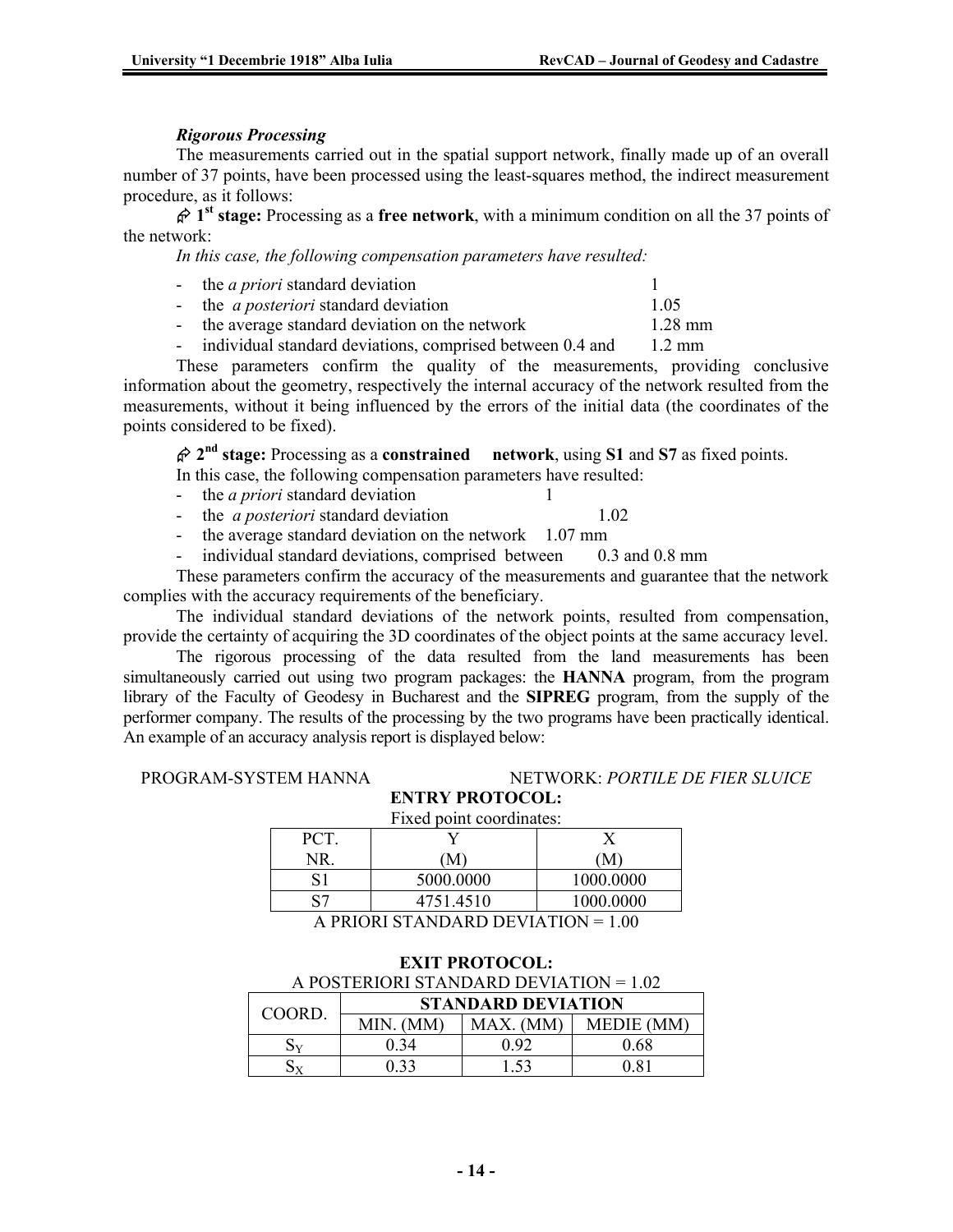| PCT. NR.        | $A$ (MM) | B(MM) | <b>ORIENT. (GON)</b> | <b>AB.MEDIE (MM)</b> |
|-----------------|----------|-------|----------------------|----------------------|
| S <sub>20</sub> | 1.2      | 0.8   | 97.50                | 0.6                  |
| S <sub>2</sub>  | 1.2      | 0.9   | 4.23                 | 0.6                  |
| S <sub>3</sub>  | 1.2      | 1.0   | 396.47               | 0.6                  |
| S4              | 1.2      | 1.0   | 395.25               | 0.6                  |
| S <sub>5</sub>  | 1.1      | 1.0   | 395.15               | 0.6                  |
| S <sub>6</sub>  | $1.0\,$  | 0.8   | 384.71               | 0.5                  |
| S <sub>8</sub>  | 1.2      | 0.9   | 383.63               | 0.6                  |
| S9              | 1.3      | 1.0   | 394.24               | 0.7                  |
| S <sub>10</sub> | 1.8      | 1.0   | 2.97                 | 0.8                  |
| S <sub>11</sub> | 1.3      | 1.0   | 31.86                | 0.7                  |
| S12             | 1.7      | 1.2   | 10.21                | 0.8                  |
| S13             | 1.7      | 1.5   | 391.93               | 0.9                  |
| S14             | 1.8      | 1.6   | 0.08                 | 1.0                  |
| S15             | 1.4      | 1.2   | 398.17               | 0.7                  |
| S16             | 1.2      | 1.0   | 365.58               | 0.7                  |
| S17             | 1.3      | 1.1   | 3.00                 | 0.7                  |
| S18             | 2.3      | 1.6   | 2.24                 | 1.2                  |
| S <sub>21</sub> | 1.4      | 0.8   | 9.04                 | 0.7                  |
| S30             | 2.1      | 1.4   | 13.03                | 1.0                  |
| S31             | 2.1      | 1.3   | 390.75               | 1.0                  |
| ID1             | 1.4      | 1.1   | 40.84                | 0.7                  |
| IS1             | 2.0      | 1.3   | 399.43               | 1.0                  |
| IS <sub>2</sub> | 1.6      | 1.5   | 320.96               | 0.9                  |
| PD1             | 1.5      | 1.3   | 29.59                | 0.8                  |
| PS1             | 1.9      | 1.1   | 26.74                | 0.9                  |

### **ELEMENTS OF THE ERROR ELLIPSES**

# AVERAGE STANDARD DEVIATION ON THE NETWORK: 1.07 MM

|                   |           | - FUKTILE DE FIER        |         |
|-------------------|-----------|--------------------------|---------|
|                   |           | <b>LOCAL COORDINATE.</b> |         |
| NR. PCT.          | $s_X(MM)$ | $s_Y(MM)$                |         |
| S <sub>1</sub>    | 0.0       | 0.0                      |         |
| S7                | 0.0       | 0.0                      | Š       |
| S <sub>2</sub>    | 0.5       | 0.4                      | $\zeta$ |
| S <sub>3</sub>    | 0.5       | 0.4                      | $\zeta$ |
| S <sub>4</sub>    | 0.5       | 0.4                      | $\zeta$ |
| S <sub>5</sub>    | 0.5       | 0.4                      | $\zeta$ |
| S <sub>6</sub>    | 0.4       | 0 <sub>3</sub>           | Š       |
| $S_{\mathcal{R}}$ |           | 04                       |         |

## **INDIVIDUAL STANDARD DEVIATIONS**  - **PORTILE DE FIER SLUICE** *LOCAL COORDINATES SYSTEM*

| NR. PCT.        | $s_X(MM)$ | $s_Y(MM)$ |
|-----------------|-----------|-----------|
| S <sub>15</sub> | 0.6       | 0.5       |
| S <sub>16</sub> | 0.5       | 0.4       |
| S17             | 0.5       | 0.5       |
| S <sub>18</sub> | 0.9       | 0.7       |
| S <sub>20</sub> | 0.3       | 0.5       |
| S21             | 0.6       | 0.3       |
| S <sub>30</sub> | 0.9       | 0.6       |
| S31             | 0.9       | 0.5       |
| ID1             | 0.5       | 0.5       |
| IS <sub>1</sub> | 0.8       | 0.5       |
| IS <sub>2</sub> | 0.6       | 0.7       |
| PD1             | 0.6       | 0.5       |
| PS1             | 0.7       | 0.5       |

|                 | $\overline{\phantom{a}}$ | ,   |
|-----------------|--------------------------|-----|
| S1              | 0.0                      | 0.0 |
| S7              | 0.0                      | 0.0 |
| S <sub>2</sub>  | 0.5                      | 0.4 |
| S <sub>3</sub>  | 0.5                      | 0.4 |
| S4              | 0.5                      | 0.4 |
| S5              | 0.5                      | 0.4 |
| S <sub>6</sub>  | 0.4                      | 0.3 |
| S8              | 0.5                      | 0.4 |
| S <sub>9</sub>  | 0.5                      | 0.4 |
| S10             | 0.7                      | 0.4 |
| S11             | 0.5                      | 0.4 |
| S <sub>12</sub> | 0.7                      | 0.5 |
| S13             | 0.7                      | 0.6 |
| S14             | 0.7                      | 0.7 |